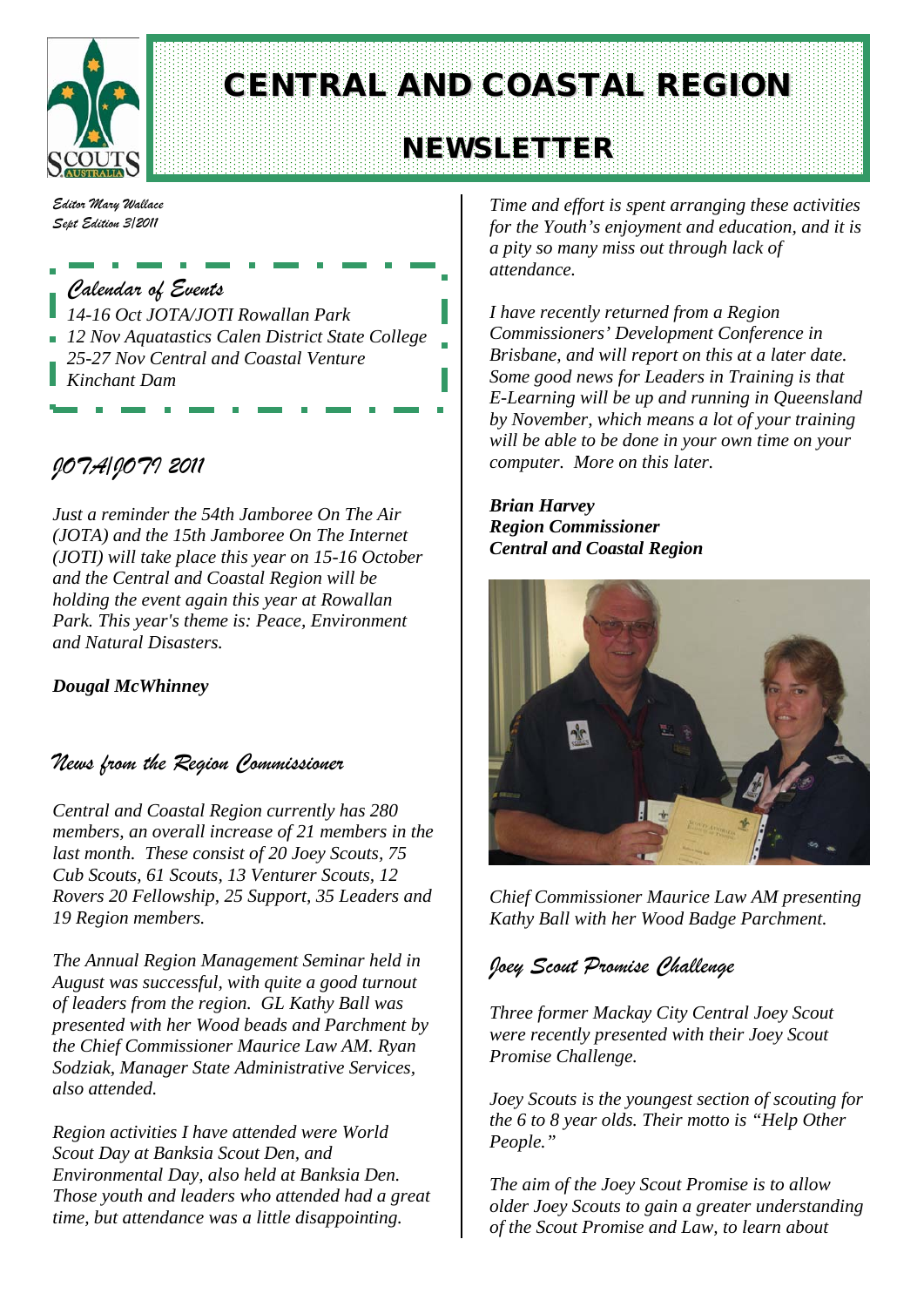*Scouting's Founder, Lord Robert Baden-Powell, and to discover the history of scouting.*

*Mackay City Central Joey Scout Leader Karen Francis presented Markus Ackerman, Louis Lamb and Jay Scott with their badges at a special parade on World Scout Day. The three boys have advanced to the Cub Scout Section.*



*Marcus Ackerman, Louis Lamb and Jay Scott*

*Mary Wallace Region Leader Community Relations*

*Cub Scout Section News*

#### *GREY WOLF AWARD RECIPIENT THOMAS LONGMORE*

*Banksia Cub Scout Thomas Longmore was recently presented with his Grey Wolf Award at a special ceremony to mark the occasion. Central and Coastal Region Commissioner Mr Brian Harvey, and Assistant Region Commissioner Mr Dougal McWhinney were special guests at the ceremony along with family, friends, cub scouts and leaders.* 

*Mr Harvey outlined what Thomas did to achieve the Grey Wolf Award the highest Achievement in the Cub Scout Section. Cub Scout Leader Joanne Hamilton presented Thomas with his certificate.*

*Thomas joined the Banksia Scout Group as a Cub Scout in 2009. He attended a Leadership Course and was a sixer in his Cub Scout Pack.* 

*To achieve the requirements of the Grey Wolf Award he had to plan a hike and have other cub scouts join him on the hike. Their hike was held at* 

*Cape Hillsborough. Another requirement was to make a resource and present it to the pack. He made a Jungle Book card game. Thomas achieved a variety of achievements badges: pets, traveller, animals and birds, literature, and a special interests badge: Their Service Our Heritage.* 

*Thomas is a quiet achiever but a good influence to the Cub Scout Pack. The hike was the favourite activity Thomas enjoyed when completing the requirements of the Grey Wolf Award.*

*Thomas has advanced to the Scout Section at Banksia Scout Group.*

*Mary Wallace Region Leader Community Relations.*



*Thomas Longmore Cutting his celebration cake.*

#### *Central and Coastal Region Cub Scout Camp*

*Three Cub Scouts Packs in the Central and Coastal Region held a combined 24 hour camp at Sarina Scout Den which was coordinated by Region Cub Scout Leader Mrs Julie Thompson.*

*Approximately 40 Cub Scouts along with their leaders and parent helpers enjoyed camping in tents as well as the activities centred on the theme "Trek Around Australia."*

*The activities began in Queensland with the cane toads with a leap frog game and progressed to an initiative type game "Build the Sydney Harbour Bridge" and then to the busy streets with the game "Streets and Lanes."*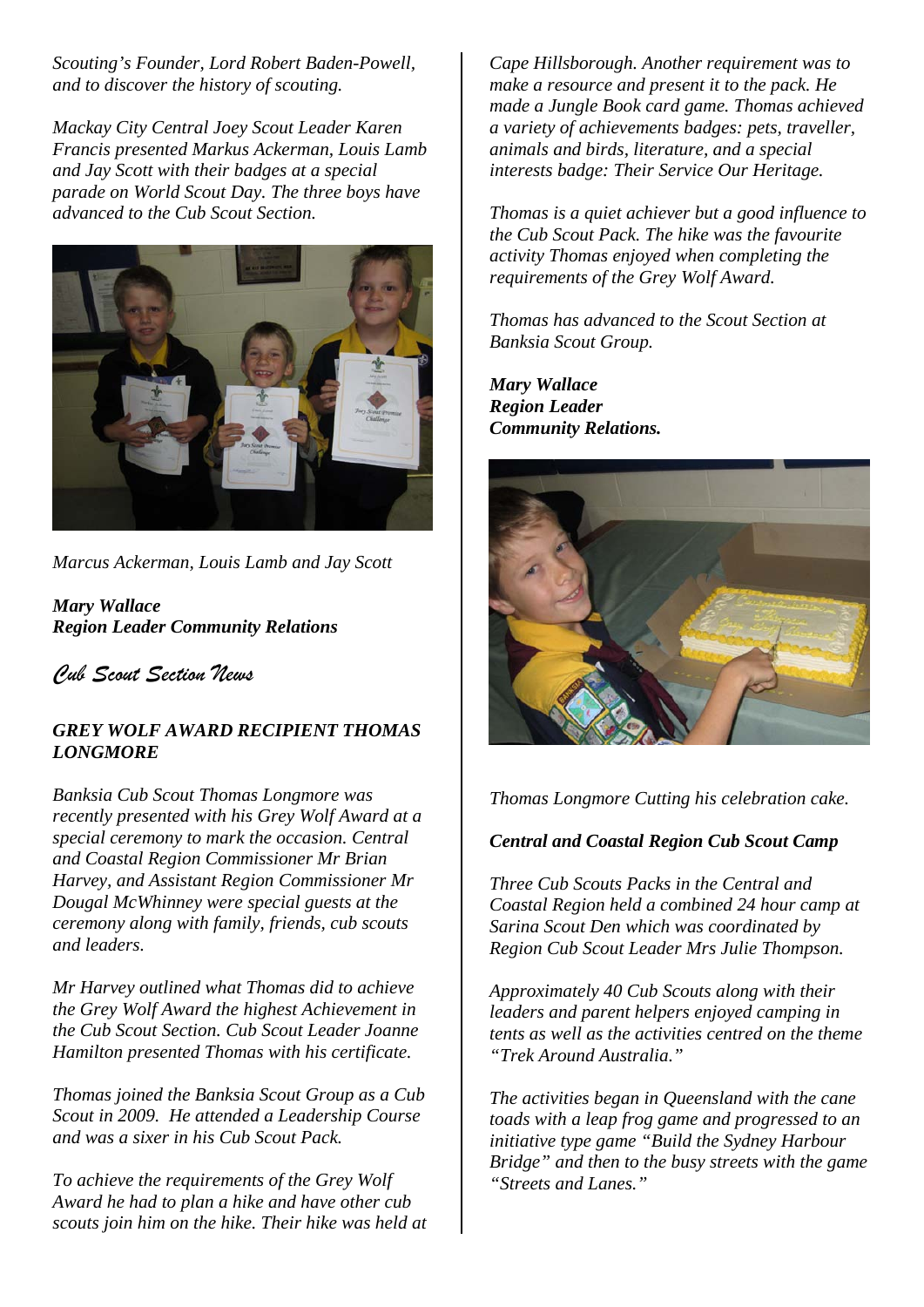*Base type activities were the main activities for Saturday.*

*Mt Isa Rodeo – bull riding, lassoing, horse shoe toss and barrel racing. Melbourne Cup – The horse race and fashion* 

*stakes*

*Aboriginal Painting Base – dot painting of Boomerangs and Australian Animals*



*The Cub Scouts enjoyed a friendly game of French cricket in Victoria, and soccer in South Australia.*

*In the evening the Cub Scouts participated in sense training activities, in Tasmania, pin the stalk on the apple, identifying food ingredients by smell and a feely bag of flour with items you would take in your back pack on a Trek around Oz.* 

*Region Commissioner Mr Brian Harvey visited the Cub Scout Camp as a guest for dinner.*

*A Camp fire lead by CSL Deb Rutherford, with many skits and several traditional scout songs was enjoyed by all.*

*The last activity for Saturday night was opal hunting where the Cub Scouts in three Groups had to find the coloured toffee allocated to their group.* 

*After breakfast on Sunday morning a Scouts Own which is a Thanks Giving Service was held and everyone went for a 30 minute hike around Sarina with the leaders while a trail of gold treasure was laid at the end of the hike.*

*At closing parade certificates of attendance were presented to the Cub Scouts, and Mrs Thompson thanked the leaders and parents for their help and support.*

*Mary Wallace Region Leader Community Relations*

## *World Scout Day Celebrations*

*World Scout Day is celebrated by 28 million scouting members in 160 countries and territories on the 1st August each year. It is the Anniversary of the first Scout Camp held at Brownsea Island, near Poole in Dorset, England on the first nine days of August in 1907. The camp was a great success and proved to its organiser, Robert Baden-Powell, that his training and methods appealed to young people and really worked.* 

*On the 1st August the scouting members around Mackay held a special meeting to celebrate scouting around the world at the Banksia Scout Group, Fernleigh Avenue, Andergrove. The youth members made and ate hotdogs at the USA base, origami at the Japanese base, Aboriginal paintings at the Australian Base, and played games at the French base.*

*On parade all members re-affirmed the promise they made when joining scouts.*



*Mary Wallace Region Leader Community Relations*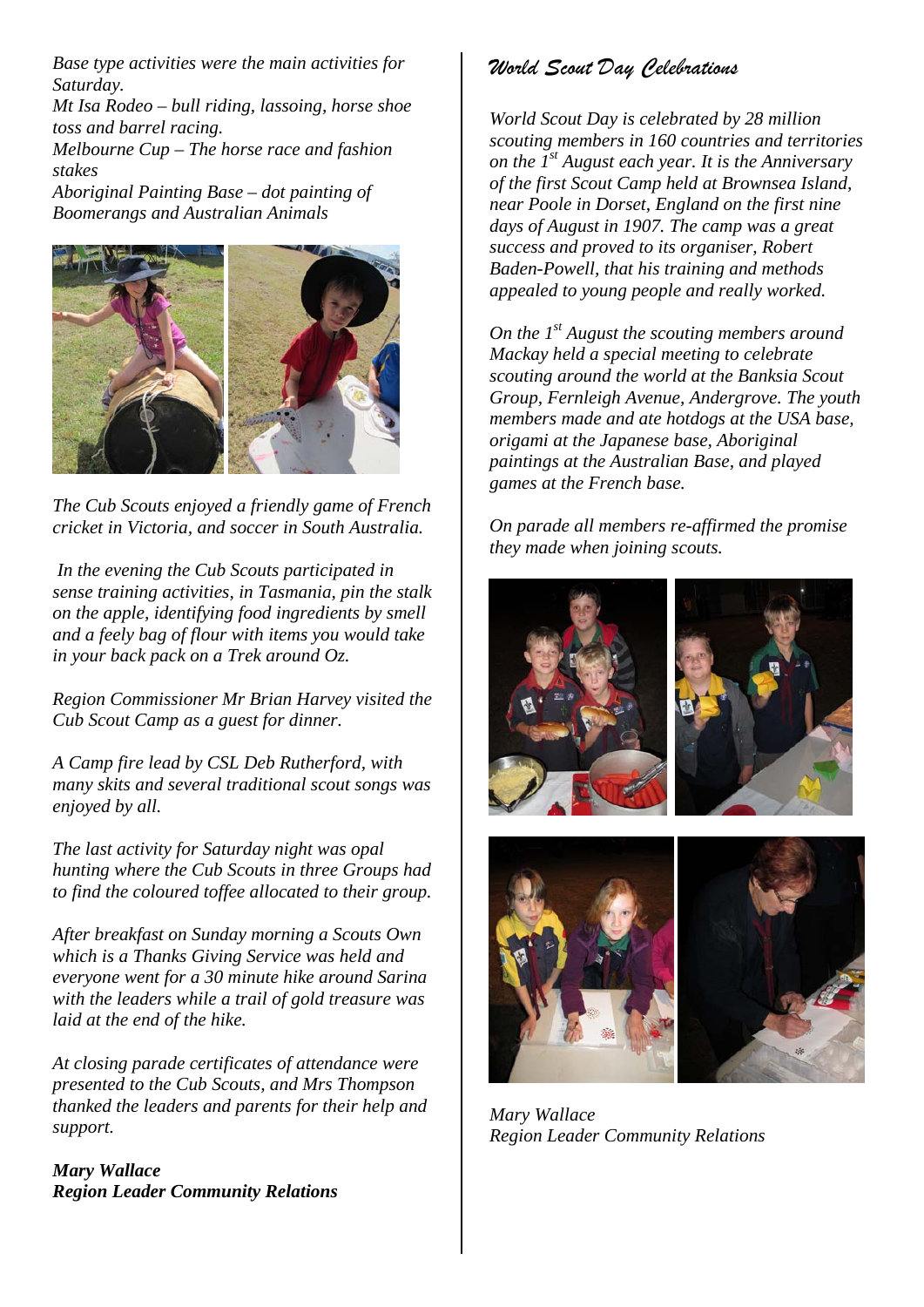## *Environment Day for Scouting*

*Mrs Joann Brzozowski the Leader in charge of Environmental Activities for Scouting in the Central and Coastal Region held an environment day at the Banksia Scout Den, Fernleigh Avenue, Andergrove on Saturday 3rd September..*

*The day began with and games reinforcing the need to recycle. The Cub Scouts and Joey Scouts hiked to Morag McNichol Reserve and picked up rubbish as well as observing the environment and vegetation. They returned to the den after lunch to more games, an interactive river story on pollution, and an activity where they decorated biscuits as swamp rats which they happily devoured for afternoon tea.*

*The youth members enjoyed the day of activities. Mrs Brzozowski thanked the leaders, the Venturer Scout and a Rover Scout who helped run the activities on the day.*

#### *Mary Wallace Region Leader Community Relations*





*Observing the Fungi growing on the log.*



*What creatures are in the area within the hoop?*

### *Environmental News*

*Going Green, is the message that has been bombarding everyone, however I think that scouts have always been green. We may have an environmental charter and run activities designed to encourage being green but have you ever thought about just how green scouts really are. Leaders for years have reused recycled and invented uses for what other people refer to as junk. Have a look in any Joey Scout or Cub Scout leaders cupboard and I am sure that you will see a huge number of items that are straight out of the "rubbish" wine corks, aluminum foil pie plates polystyrene trays, cardboard tubes of all sizes, film canisters just to mention a few. Then go out to the camp store and take a look around no one use items here. Equipment is mended and repaired until it just cannot be repaired any more or is unsafe to use, then it is usually used in a different way for a different purpose. Scouts are living the reuse recycle ethos and I am very proud to say that we are very good at it.*

*Recently I spoke to the Branch Commissioner for environmental education, Judy Seymour and she sent me a reducing our carbon footprint forms for each group in the region before copying and sending them out I read the guidelines and was delighted to find that we already met or exceeded the guidelines so we all deserve a pat on the back for a job well done.* 

*Quote: Look deep, deep into nature, and then you will understand everything better.*

*Albert Einstein Joann Brzozowski Environmental Activities Co-ordinator.*